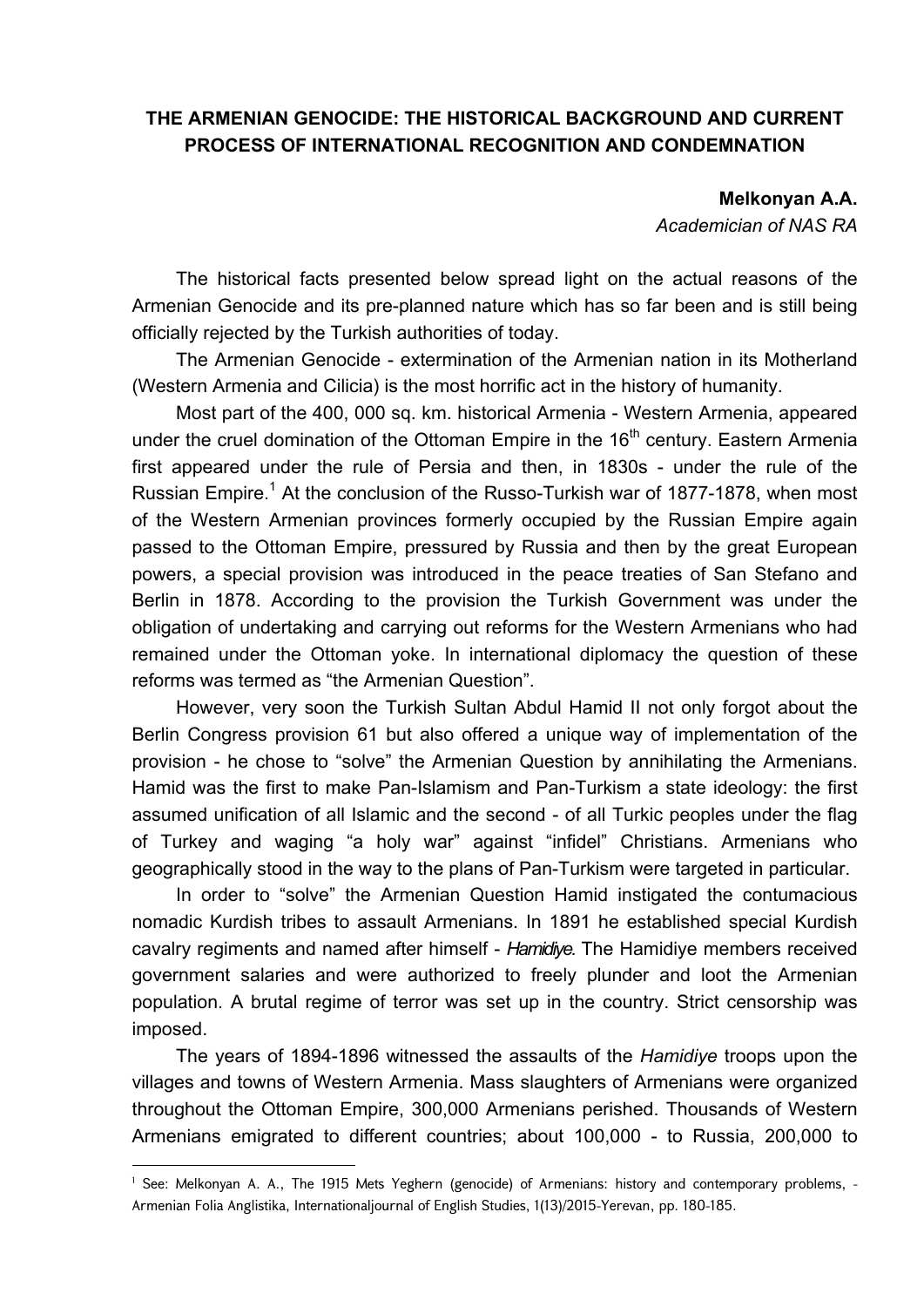Europe and America. To escape the pogroms many Armenians were forced to adopt Islam. These violent actions committed by Turkish authorities and subsequent tragic events, were the first manifestations of genocide (*geno*-race, tribe/ethnos, *cide*- killing) in the world. Genocide is a state-organized mass crime against a nation or a religious community, aiming at a total annihilation of the given ethnic or religious group.

In July, 1908 the Young Turks seized power in a coup. A constitutional monarchy was established. Promises of ethnic and social equality were made. But soon the Young Turk government showed its real racist tendencies, actually adhering to the chauvinistic policy of Hamid. 30,000 Armenians fell victim to massacres organized in Adana and other parts of Cilicia in April, 1909.

In the secret meeting held in the Greek city of Thessaloniki in 1911 the Young Turks adopted a resolution which stated the intention of turning Turkey into a Turkish state and the necessity of ethnic cleansing. A decision was made under Talaat (the Interior Minister), Enver (Minister of Military Affairs), Jemal (Minister of Maritime Affairs) to try, in case of war, to finally "resolve" the Armenian Question by completely annihilating the Armenian nation and realizing Pan-Turkish plan of establishing "Great Turan".

Representatives of different nationalities were killed during World War I (1914- 1918). However, considering the population density, no other nation suffered so many losses as the Armenians did, particularly in their Homeland - Western Armenia and Cilicia. It was the world's first organized mass crime - a genocide.

On April 15, 1915 the Young Turk committee adopted an anti-Armenian resolution intending

- to disarm the Armenian soldiers of the Ottoman army accusing them of high treason;

- to arrest and exile Armenian intellectuals from all Armenian-populated regions;

- to deport the Armenian civilian population and to exile them to the Syrian deserts on the pretext of physical and property security reasons;

- to send the copies of the resolution to governors.

The copies of the command were sent to all governors. Those who refused to carry out the above-mentioned orders, regardless of nationality, were subject to liability.

April 24 (morning of 25), 1915 saw the arrest of numerous Armenian intellectuals (according to official Turkish data 2345 people); political, national, religious leaders, teachers, doctors and other professionals in Constantinople. Among them were Grigor Zohrap and Vartkes - members of the Ottoman Parliament, the writers Daniel Varuzhan, Ruben Sevak, Siamanto, Telagadintsi, Yerukhan and others. Nazaret Chaush in Zeitoun and Vramian in Van fell victim to the plot.

Armenian intellectuals were exiled in three directions - Chankri, Chorum, Ayash. Varuzhan and Sevak were killed near Chankri, Zohrap - near Edessa-Urha (Urfa). Approximately 200 thousand Armenians in the Turkish army were disarmed and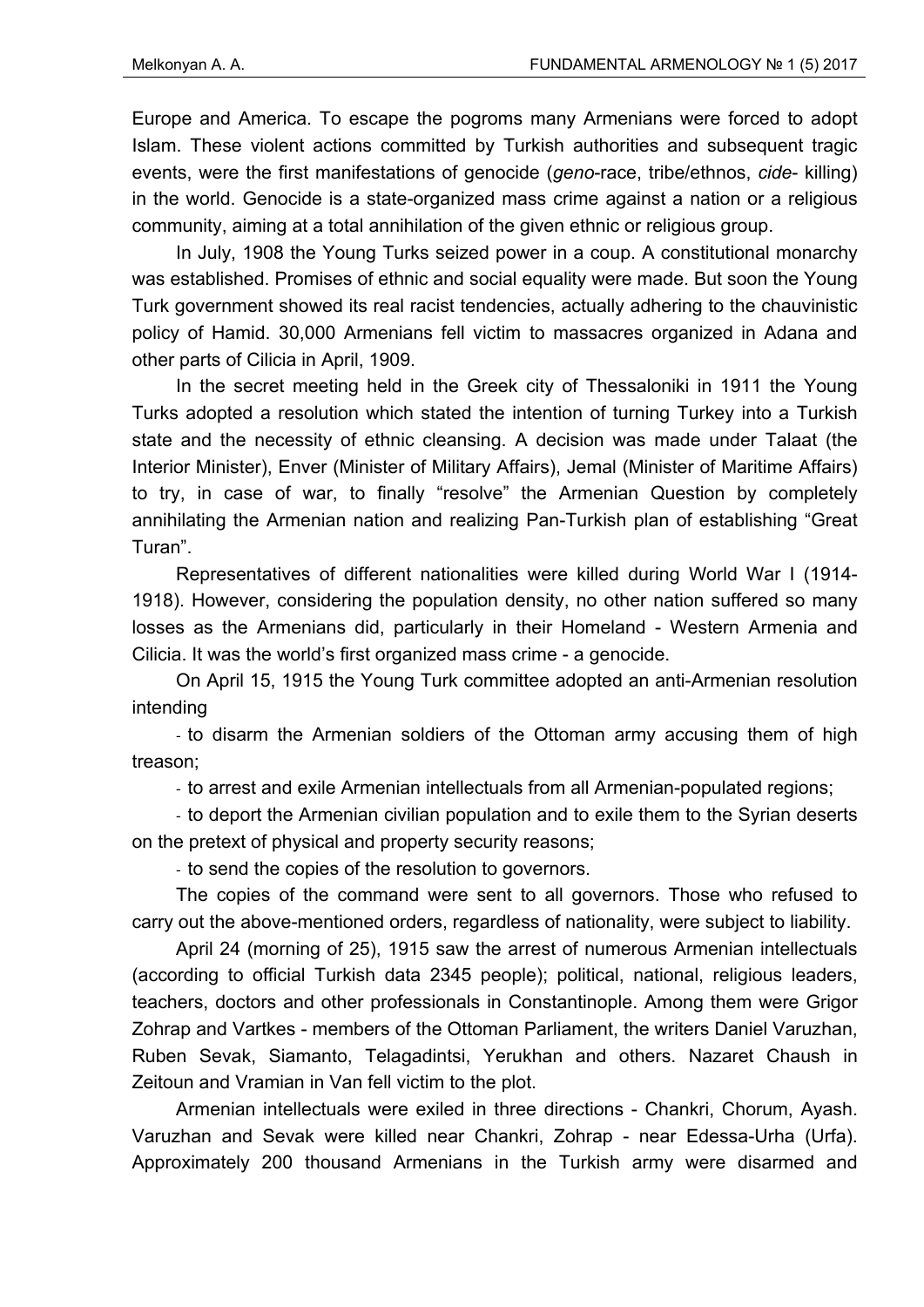**.** 

executed by firing squad. The famous Armenian composer Komitas who witnessed the Turkish atrocities and miraculously escaped death, became mentally disabled.

A Special Organization for deportation (Teşkilât-ı Mahsusa) was set up. Young Turk Committee member Behaeddin Shakir coordinated special *chete* forces consisting of intentionally released convicts to raid on Armenian villages and displace the population. Mass deportations started in May, 1915. From May to October native Armenians of Karin-Erzrum, Trabzon, Van, Baghesh (Bitlis), Amid (Diyarbakir), Sebastia (Sivas), Adana, Iconium, Aleppo and other provinces were killed or deported.

On June 15 twenty Armenian Hnchak party members, among them the famous activist Paramaz (Matheos Sargsian) were hung in Sultan Bayazid Square, Constantinople.

The whole Armenian population of Cilicia, with the exception of the Musa Ler resisters, were deported.

The caravans of Western Armenian deportees stretched to Erznka (Erzincan), Derjan, Kharpert, Malatya, Aleppo, Der Zor. The worst massacres took place when crossing the Euphrates - near the town of Kamakh and in the Syrian desert of Der Zor.

From 500,000 Armenian deportees in Der Zor only 10-20,000 survived the disaster. Hundreds of thousands people left their Motherland and found refuge in different countries of the world.

According to the German humanist Dr. Johannes Lepsius an estimated 1.5 million Armenians perished in the Ottoman Empire during the Armenian Genocide. Apart from this, immense material losses were caused - 15 million francs. The Armenian districts of 170 towns, 2800 villages, 2350 churches and monasteries, 1500 schools and colleges were destroyed.

When the US Ambassador to the Ottoman Empire Henry Morgenthau expressing his complaints on the mentioned atrocities to Talaat Pasha said that he would have to be answerable to the Armenians for what he had done, the latter replied cynically that there were no more Armenians to be answerable to, and that he had done more in three months than Sultan Hamid did in three decades.

Turkey's ally Germany constantly backed and encouraged the Young Turks<sup>2</sup>. Famous humanists Y. Lepsius, A. France, F. Nansen, V. Bryusov, A. Block and others raised their voices in defence of Armenians.

The Armenian avengers (Soghomon Tehlirian, Arshvir Shirak, Aram Yerkanian, Artashes Gevorgian and others) committed assassinations of the Genocide orchhestrators Grand Vizier Talaat, Minister of Maritime Affairs Jemal, leader of chete regiments Behaeddin Shakir, Prime Minister Said Halim, governor of Trabzon Jemal Azmi and others. The operations are known as "Nemesis" (in classical mythology the Greek goddess of vengeance).

<sup>2</sup> A hundred years later, in 2016 German Parliament recognized the Armenian Genocide (https://www.nytimes.com/2016/06/03/world/europe/armenian-genocide-germany-turkey.html)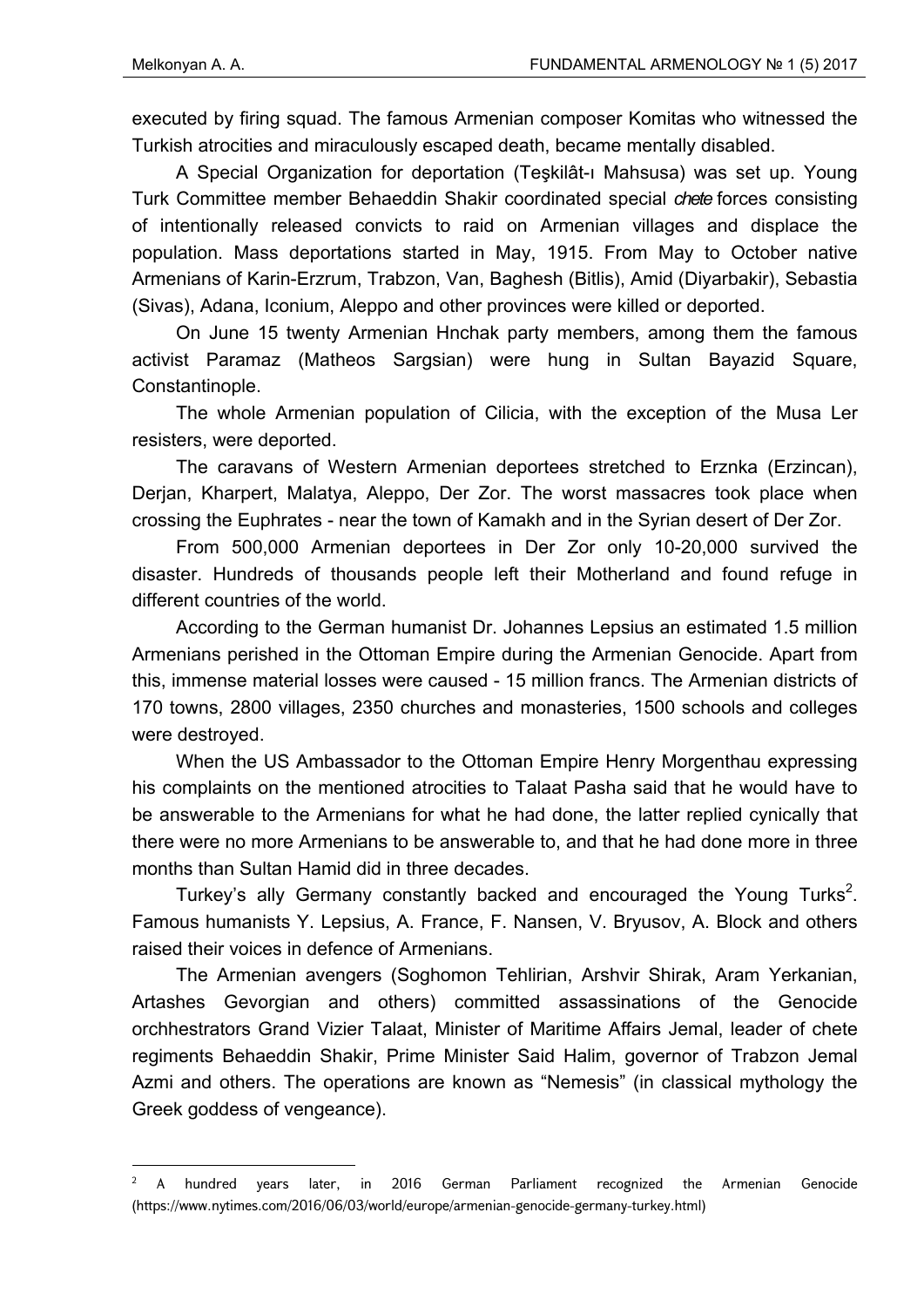Thus the Armenian Question was "resolved" through the Genocide of Armenians. The Armenian people not only suffered tremendous physical and material losses but also were deprived of the Motherland, the historic Homeland - Western Armenia and Cilicia. Later the issue of the international recognition of the Armenian Genocide and the compensation for it was formulated as the Armenian Cause (Hay Dat).

As Armenia lacked independent statehood, for seventy years (1921-1991) the pursuit of the Armenian Cause was mainly carried out by the Armenian Diaspora. Noteworthy are the years of 1945-1947 when, on behalf of the Armenians, the issue of the Western Armenian lands was again raised but this time within the frames of the Soviet foreign policy. However, it was strongly opposed by the Anglo-Americans. Soon the issue faded into oblivion in the USSR. Moreover, the Khrushchev regime of 1950s declined any territorial claim to Turkey. The Armenian Cause became a taboo in the Soviet Union.

Since 1965 (after the official commemoration of the semi-centennial of the Armenian Genocide) Armenia has participated in the pursuit of the Armenian Cause.

According to Armenia's Declaration of Independence (August 23, 1990), the Supreme Council of the Armenian SSR

"Expressing the united will of the Armenian people;

Aware of its historic responsibility for the destiny of the Armenian people engaged in the realization of the aspirations of all Armenians and the restoration of historical justice:

Proceeding from the principles of the Universal Declaration on Human Rights and the generally recognized norms of international law;

Exercising the right of nations to free self-determination;

Based on the December 1, 1989, joint decision of the Armenian SSR Supreme Council and the Artsakh National Council on the "Reunification of the Armenian SSR and the Mountainous Region of Karabakh:

Developing the democratic traditions of the independent Republic of Armenia established on May 28, 1918";

## **DECLARES**

**.** 

 "The beginning of the process of establishing of independent statehood positioning the question of the creation of a democratic society based on the rule of law:

1. The Armenian SSR is renamed the Republic of Armenia (Armenia)<sup>3</sup>. The Republic of Armenia shall have its flag, coat of arms, and anthem…"

The Declaration had twelve points; according to the  $11<sup>th</sup>$  point: "The Republic of Armenia stands in support of the task of achieving international recognition of the 1915 Genocide in Ottoman Turkey and Western Armenia<sup>n4</sup>.

<sup>&</sup>lt;sup>3</sup> On September 21, 1991 the Republic of Armenia declared its independence.

<sup>4</sup> http://www.gov.am/en/independence/ It was signed by:L. Ter-Petrosyan, President of the Supreme Council of the Republic of Armenia and A. Sahakyan ,Secretary of the Supreme Council of the Republic of Armenia. On October 16, 1991 L. Ter-Petrosyan was elected the first President of the Republic of Armenia (http://www.president.am/en/levonter-petrosyan/).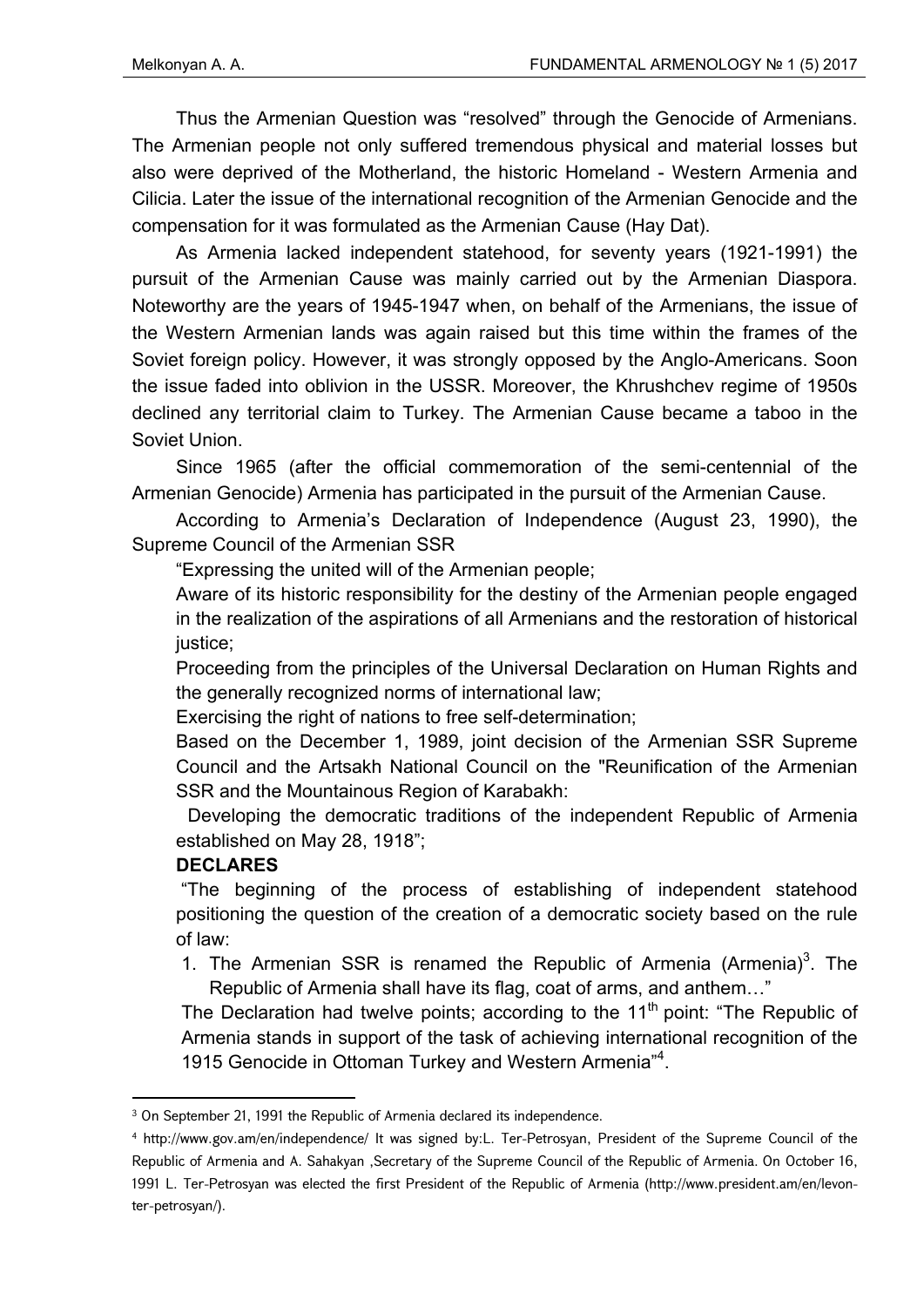1

The President of the Republic of Armenia R. Kocharyan raised the issue of the Armenian Genocide in September 1998 at the UN General Assembly session<sup>5</sup> and a year later, in October 1999, at the OSCE Summit. Then the issue of the Armenian Genocide several times was raised in the Parliamentary Assembly of the Council of Europe. The question was also touched on in different speeches of the RA Minister of Foreign Affairs and other officials.<sup>6</sup> The issue is a serious argument against Turkey (its government is engaged in a well-financed campaign of denialism and distortion of history)<sup>7</sup> and in favour of Armenia in various international organizations. Actually many countries, official institutions and organizations as well as individuals started to condemn the Genocide.

Since 1965 until the present, the Armenian Genocide has been recognized and condemned by Uruguay, Cyprus, Argentina, Russia, Greece, Canada, Belgium, France, Italy, Vatican<sup>8</sup>, Lebanon, Switzerland, Netherlands, Slovakia, Poland, Lithuania, Venezuela, Chile, Sweden, Bolivia, Austria, Germany, Luxemburg, Brazil, Bulgaria,<sup>9</sup> Paraguay<sup>10</sup>. Regions or provinces recognizing the Armenian Genocide include: parliaments of several regions of Spain (Basque Country, Catalonia, Balearic Islands, Navarre, and the city of Burjassot), United Kingdom (Wales, Scotland, Northern Ireland) and Australia (New South Wales, South Australia); the city councils of Aleppo and Deir ez-Zor of the Syrian Arab Republic; the Tehran regional government; the State Assembly of São Paulo, the Legislative Councils of States of Ceará and Paraná (Brazil); Quindío department (Colombia); 45 U.S. states, etc.

Among all these resolutions adopted by the mentioned countries, $11$  the document passed by the State Duma of the Russian Federation in April 1995 mentions the historical Homeland of Armenians - Western Armenia<sup>12</sup>.

<sup>5</sup> President Kocharyan denoted in his speech: "The fact that some of the parliaments have recognized that the Armenians were subjected to genocide and condemned it is a sign of the growing realization that this evil should be fought against" (http://www.ca-c.org/journal/2000/journal\_eng/eng06\_2000/14.shah.shtml).

r Fundamental Armenology, 2015, N 1, pp. 57-62 http://www.fundamentalarmenology.am/datas/pd fs/4.pdf

<sup>7</sup> THE ARMENIAN GENOCIDE Historical Background and the Aftermath of Genocide, p.3 http://www.ancawr.org/wpcontent/uploads/2015/04/3-Historical-Background-and-the-Aftermath-of-Genocide.pdf

<sup>8 &</sup>quot;Pope Francis, during a meeting Monday with a delegation led by Nerses Bedros XIX, Catholicos Patriarch of Cilicia of the Armenian Catholics at the Vatican reiterated his earlier recognition of the Armenian Genocide... This recognition of the Armenian Genocide as the first genocide of the twentieth century reaffirms the statements of John Paul II [which were made] upon his arrival in Armenia on September 25, 2001, demonstrating that more and more states, parliaments and international organizations are adopting this position against the denial of history perpetrated by the Turkish State" (http://asbarez.com/110442/in-vatican-pope-recognizes-genocide/)

 $9$  http://hraparak.am/?p=78106&l=am/bulxariayi+xorhrdarany+chanachel+e+hayoc+cexaspanutyuny

<sup>10</sup> http://asbarez.com/142147/turkey-threatens-paraguay-for-armenian-genocide-recognition/

<sup>11</sup> http://www.genocide-museum.am/eng/states.php